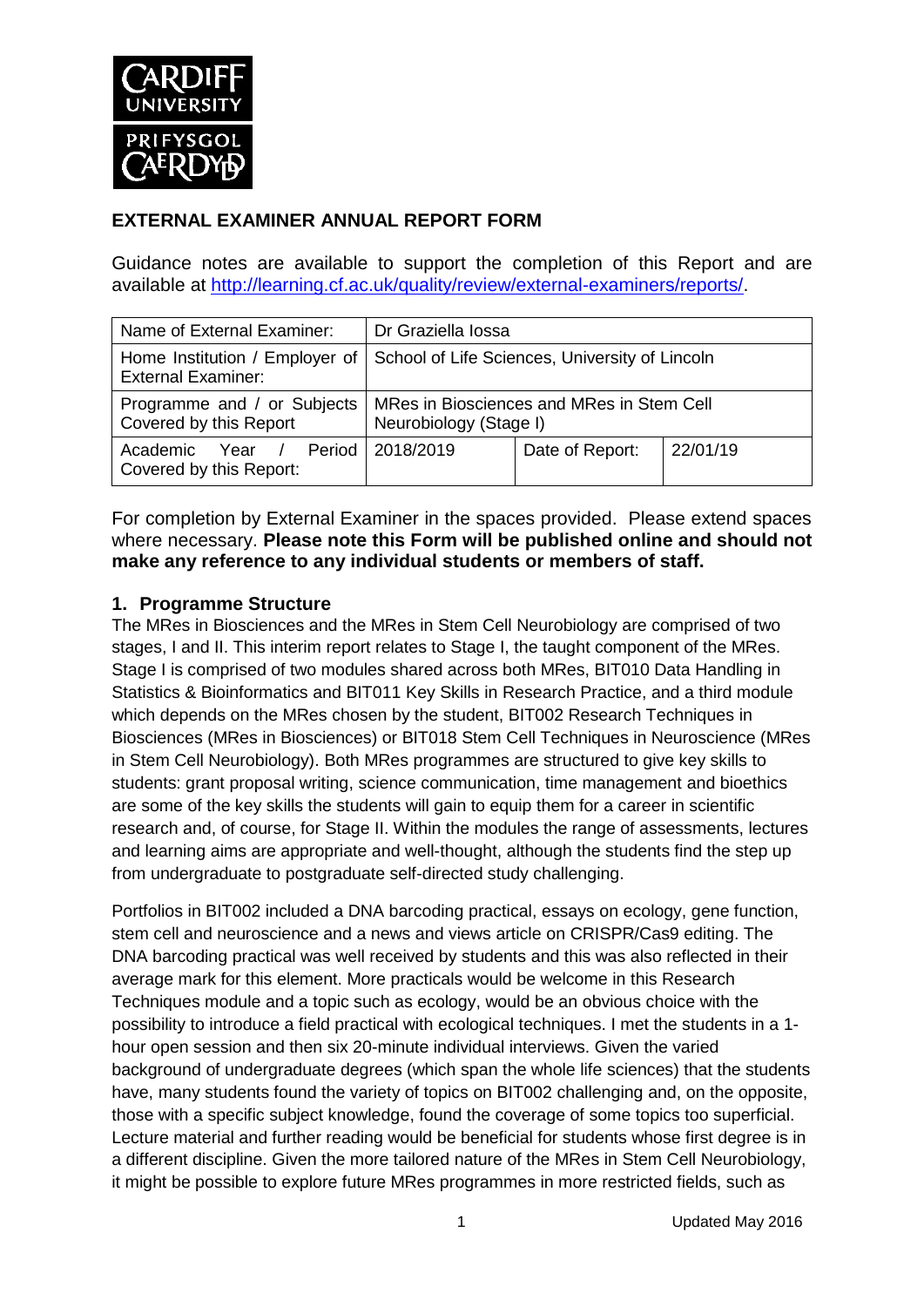Global Change Biology, Ecology or Immunity and Infection, depending on the specific research strands of the School of Biosciences. Of course, this might be constrained by time, space and resources available and I also understand that the broad coverage of various subject areas is one of the key appealing points of the MRes in Biosciences, so this might not be compatible with the aim of the programme. Many students found the intensity of assessment challenging with much of the coursework and portfolios elements to be submitted on the mid-December deadline. The students asked and were granted, an extension of some coursework to early January and some mentioned working throughout the Christmas holiday to meet the deadline. Time management and, in particular, self-directed study expected at postgraduate level proved challenging for this cohort of students. However, exploring the possibility to anticipate some deadlines earlier on in Stage I would allow for iterative learning. At present most of the feedback is received after Stage I has been completed.

The Data Handling in Statistics & Bioinformatics BIT010 gives strong foundations in statistics to the students, which will be invaluable on the remainder of this course as they embark on their research project and in their future careers. It includes two coursework elements of statistics and two of bioinformatics. The students found this module very useful. In particular the material available ahead of the beginning of the module, such as the additional worked examples, were praised by the students and is an example of good practice. The students also praised the support available on the bioinformatics element but would welcome additional background material ahead of the sessions to familiarise themselves with the Linux environment. The bioinformatics mini-project in the style of a scientific journal, focusing specifically on the methodology and statistics, was well received by the students. This provides them with an excellent opportunity to practice scientific writing in a journal style. However, the Stem Cell Neurobiology MRes students felt that they could not relate to the ecological dataset provided for the statistics mini project and would like stem cell datasets available. However, this might be a deliberate choice by the course coordinator to ensure an equal level of challenge for the coursework for all students.

BIT011 comprises a portfolio of four abstracts, a bioethics essay, a lay article for public engagement (gair rhydd), the critical evaluation of a scientific article, as well as a poster and an oral presentation. In addition, the students must prepare a grant proposal which has dual benefit. Firstly, it ensures proper consideration of the structure, formulation of ideas/hypotheses and planning of their research projects in Stage II (as well as risk assessments and ethical approval). It is also internally assessed by a second marker potentially identifying feasibility issues and ensuring a level of depth consistent with MRes expectations of the research project. Supervisor input into the preparation of the grant proposal was variable. Students who embarked on the programme with a project in mind tended to be more satisfied than those who did not have a specific project from the outset. Those latter students also felt they would have benefitted from further input. Guidance on expectation of meetings and review of drafts for supervisors is provided but it is up to individual supervisors to adhere to these. If the two markers on the grant proposal differed 10% or more in their marks, a third marker was involved, which is an example of best practice. At the External Examiner Board, it was agreed that the final mark would be taken as a mean of all three marks. This module was widely praised and enjoyed by all students and it is, in my opinion, an example of best practice. In particular, several students commented specifically on the helpfulness of learning to write a grant proposal and in addition, how this gave them a new skill and an advantage at PhD interviews they had attended.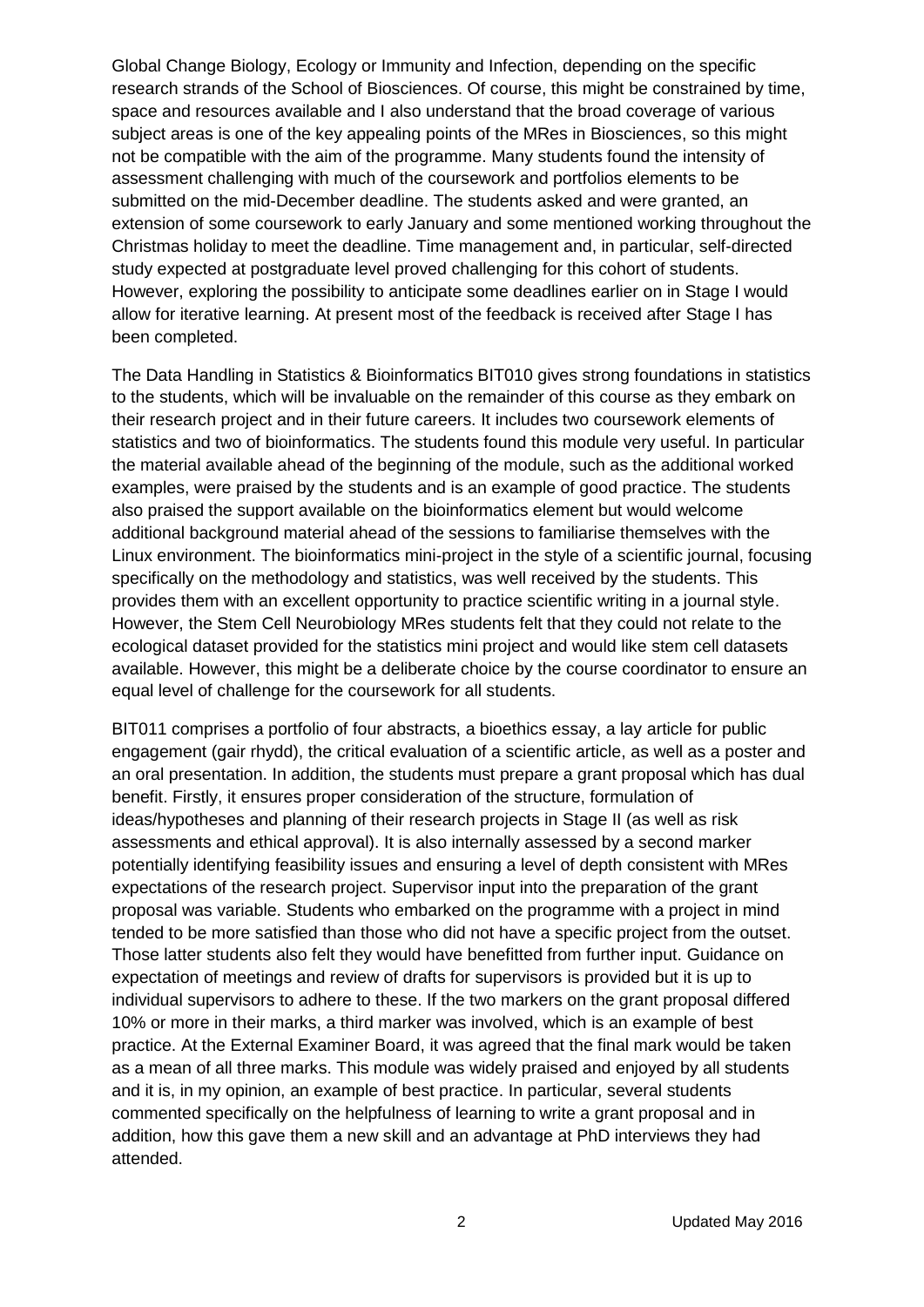BIT018 is a new module specific to the MRes in Stem Cell and Neurobiology. The module includes six essays on a range of stem cell neurobiology subjects, from neurodevelopment to epigenetics, as well as a practical report and a journal club. Every assignment on this module was double marked, which is an excellent example of best practice, although it might prove demanding for the module organiser as the number of students on this programme increases. The students enjoyed this module and also welcomed the practical laboratory experience. However, they felt that the additional contact hours generated from the laboratory practice put them at disadvantage compared to the students enrolled on the MRes in Biosciences in terms of time available to submit the coursework for BT010 (see Section 3).

The students found Stage I demanding and challenging, and several found that the workload prevented them to produce work to the best of their abilities. However, overall their experience was positive and the workload, for most, was manageable, especially after some the coursework submission deadlines were extended to early January. The students spoke positively about the support they receive from the course organisers and the administration team, although they would welcome greater communication among staff. I understand that historically the students always find Stage I more demanding. Everyone I spoke to was looking forward to starting their research project in Stage II.

#### **2. Academic Standards**

I was granted access to Learning Central and was able to review all four Stage I modules, including all materials required to assess standards. Academic standards for Stage I appear comparable to those at my own institution. Student performance on BIT002 was very good with an average mark of 66%. In the time provided, I could not examine all work provided, however a sample of the coursework from across the spectrum from pass-fail, merit and distinction showed that performance was appropriate for level 7 of study. Similarly, the average mark for BIT010 was good and for those students who need to resubmit their miniprojects, there is appropriate capping of marks in case of overall module failure. Student performance for BIT011 was also good with an average module mark of 66%. Students performance on BIT018 (a new module) was not so strong although the small number of students may skew results. The level of progression to Stage II is very good with every student progressing except one, and one candidate withdrawing to pursue a PhD but achieving a postgraduate certificate. Some students need to resubmit coursework (BIT010 and BIT018) in order to progress, however this is within the normal range. Overall two thirds of students will be able to achieve a distinction grade in Stage II. Academic standards for the MRes are high and comparable to my own institution.

#### **3. The Assessment Process**

The annotation provided on the majority of coursework was helpful in clarifying the mark assigned to the students. For the statistics mini-projects and the grant proposal the marking scheme provided a clear benchmark for assessment and is again an example of good practice. In the few instances where marks differed by more than 10%, a third marker was assigned and this also an example of best practice. In the work I reviewed, I identified two instances in which the work submitted on Turnitin had a high similarity score and upon checking, it appeared that the students had lifted some text directly from other sources. However, I am satisfied that there is a strict procedure in place and these cases will be passed on to an external board that considers Unfair Practice. The new module BIT018 consisted of intensive laboratory work and teaching and the course organisers, alerted by the students, had realised that the combined workload put the MRes in Stem Cell Neurobiology students under considerable pressure. This had negatively affected the outcome of the BIT010 statistics and bioinformatics mini-projects. The course organiser and the module leader had felt that to compensate for this, 'scaling' would be applied equally to all MRes in Stem Cell Neurobiology students taking the BIT010 module. Scaling totalled approximately 1 week lost of the 11 weeks allocated to BIT010 (9%) and therefore amounted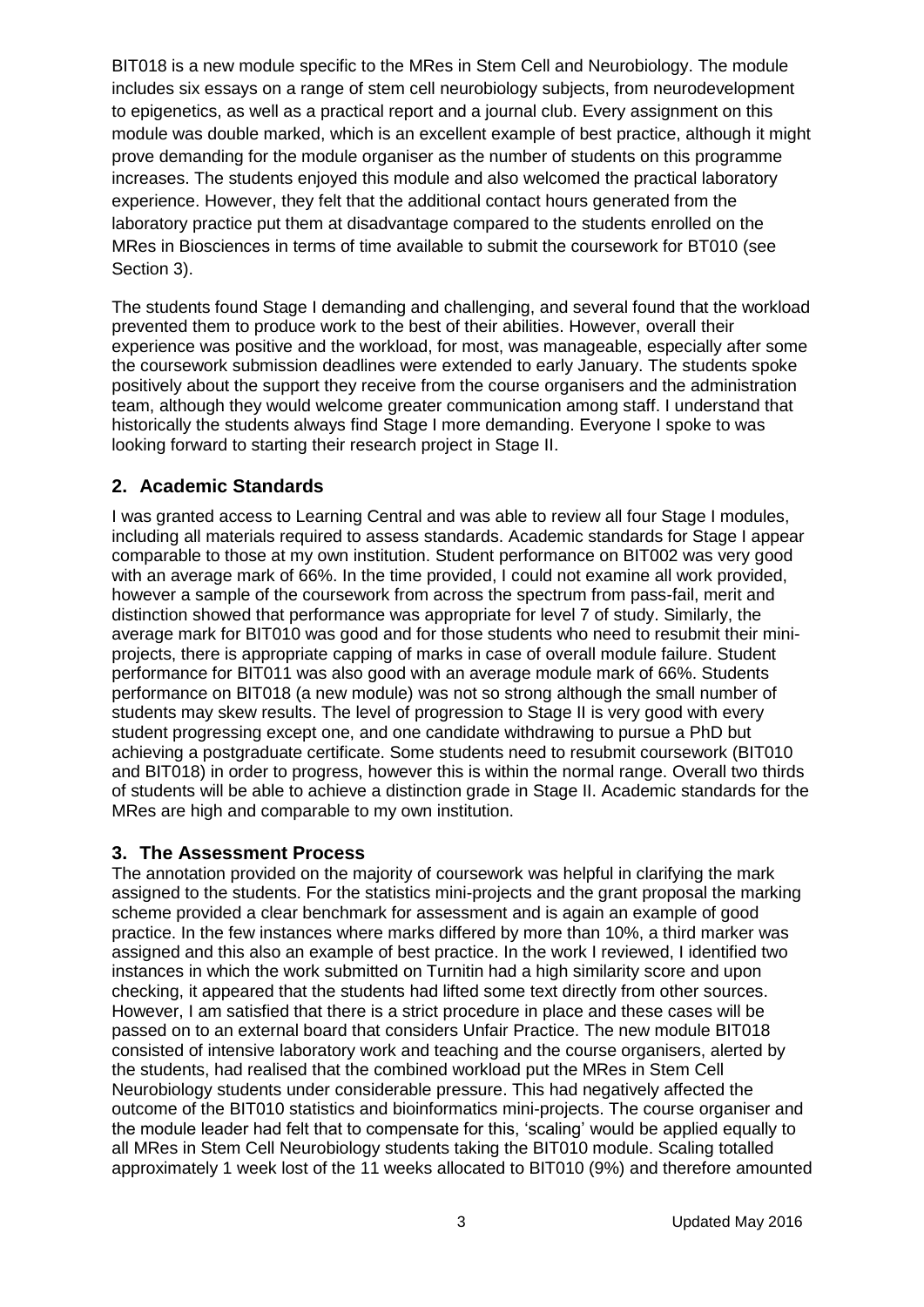to 9% of the mark achieved. Given that this is a new module on the newly established MRes in Stem Cell Neurobiology, the 'scaling' was unanimously agreed as an exceptional circumstance at the Examination Board meeting on 17<sup>th</sup> January 2019. Overall the Examination Board I attended was conducted professionally and gave thorough attention to every matter related to the assessment process, the marks and student attainment.

## **4. Year-on-Year Comments**

NA

# **5. Preparation / Induction Activity (for new External Examiners only)**

The course organisers and the administration staff were extremely helpful in answering my questions and putting me in touch with my external examiner colleague ahead of my first visit. The opportunity to receive my colleague's guidance as I take on my first external examiner role was invaluable. I received the external examiners handbook upon acceptance of the role and I was able to view reports made by previous colleagues. I was provided with all information required to assess the degree and academic standards, including the handbook that the students receive, summary sheets for marked coursework in hard copy (all modules) and electronically (via Learning Central and ZIP files). I felt the process went smoothly thanks to the professionalism and dedication of both the administration team and the course organisers.

#### **6. Noteworthy Practice and Enhancement**

The MRes in Biosciences and in Stem Cell Neurobiology contains many examples of good practice. Noteworthy examples are the integration of scientific writing but also science communication for the lay public, principles of bioethics and grant proposal writing, which many students found helpful in giving them an advantage during interviews for future studies. The course and module organisers place significant effort in shaping Stage I as an invaluable preparation for the research project in Stage II. The electronic feedback provided on many assignments in Turnitin is also an example of best practice and if the students were to receive the feedback earlier on would, this would allow for iterative learning. I received minutes of previous Internal Exam Board meetings and was able to communicate with my external examiner colleague ahead of my visit. This was very helpful in advance of commencing my role. In my meetings with the students, the group and individual discussions were overall positive, however they felt the need for improved communication, especially around timetabling and deadlines, and generally felt Stage I very intense. In my opinion the course organisers and administration team take great care in putting together a programme appropriate to Masters level whilst considering the students' perspective.

#### **7. Comments on the Examination of Master's Dissertations (External Examiners for postgraduate Master's Programmes only, see also 9.23-9.29 below)**

NA

Signed Dated 22 January 2019

Dr Graziella Iossa Lecturer in Zoology School of Life Sciences, Joseph Banks Laboratories, University of Lincoln. Tel. 01522 83 7039. E-mail giossa@lincoln.ac.uk

## **8. Appointment Overview (for retiring External Examiners only)**

Not applicable.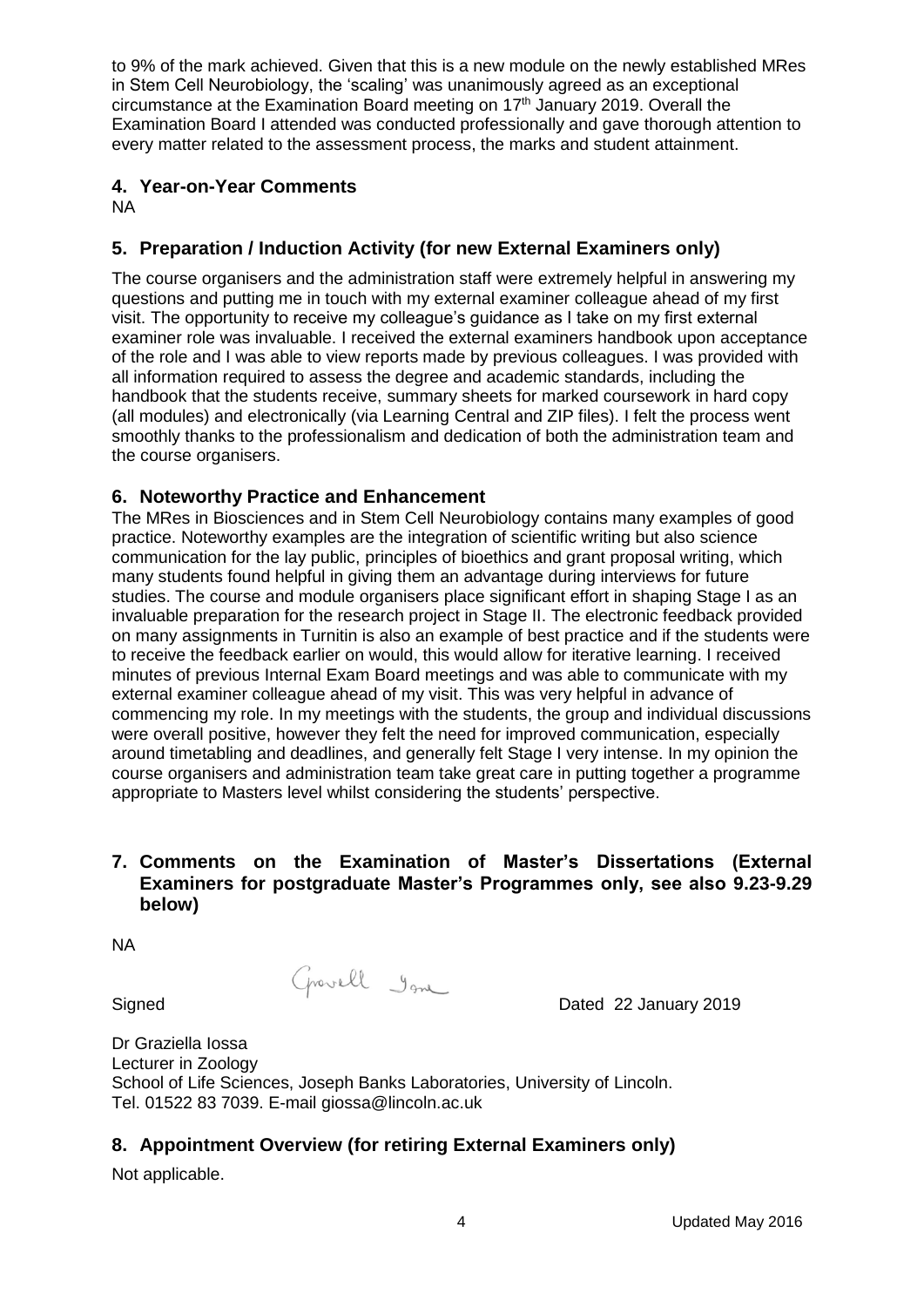# **9. Annual Report Checklist**

Please include appropriate comments within Sections 1-8 above for any answer of 'No'.

|                                                      |                                                                                                                                                                                                                                                                                                                   | <b>Yes</b><br>(Y) | <b>No</b><br>(N) | N/A<br>(N/A) |
|------------------------------------------------------|-------------------------------------------------------------------------------------------------------------------------------------------------------------------------------------------------------------------------------------------------------------------------------------------------------------------|-------------------|------------------|--------------|
| <b>Programme/Course Information</b>                  |                                                                                                                                                                                                                                                                                                                   |                   |                  |              |
| 9.1                                                  | Did you receive sufficient information about the Programme and its<br>contents, learning outcomes and assessments?                                                                                                                                                                                                | Y                 |                  |              |
| 9.2                                                  | Were you asked to comment on any changes to the assessment of the<br>Programme?                                                                                                                                                                                                                                   |                   | N                |              |
|                                                      | <b>Draft Examination Question Papers</b>                                                                                                                                                                                                                                                                          |                   |                  |              |
| 9.3                                                  | Were you asked to approve all examination papers contributing to the<br>final award?                                                                                                                                                                                                                              |                   | N                |              |
| 9.4                                                  | Were the nature, spread and level of the questions appropriate?                                                                                                                                                                                                                                                   |                   |                  | N/A          |
| 9.5                                                  | Were suitable arrangements made to consider your comments?                                                                                                                                                                                                                                                        |                   |                  | N/A          |
| <b>Marking Examination Scripts</b>                   |                                                                                                                                                                                                                                                                                                                   |                   |                  |              |
| 9.6                                                  | Did you receive a sufficient number of scripts to be able to assess<br>whether the internal marking and classifications were appropriate and<br>consistent?                                                                                                                                                       |                   |                  | N/A          |
| 9.7                                                  | Was the general standard and consistency of marking appropriate?                                                                                                                                                                                                                                                  |                   |                  | N/A          |
| 9.8                                                  | Were the scripts marked in such a way as to enable you to see the<br>reasons for the award of given marks?                                                                                                                                                                                                        |                   |                  | N/A          |
| 9.9                                                  | Were you satisfied with the standard and consistency of marking applied<br>by the internal examiners?                                                                                                                                                                                                             |                   |                  | N/A          |
| 9.10                                                 | In your judgement, did you have the opportunity to examine a sufficient<br>cross-section of candidates' work contributing to the final assessment?                                                                                                                                                                |                   |                  | N/A          |
| <b>Coursework and Practical Assessments</b>          |                                                                                                                                                                                                                                                                                                                   |                   |                  |              |
| 9.11                                                 | Was the choice of subjects for coursework and / or practical assessments<br>appropriate?                                                                                                                                                                                                                          | Y                 |                  |              |
| 9.12                                                 | Were you afforded access to an appropriate sample of coursework and /<br>or practical assessments?                                                                                                                                                                                                                | Y                 |                  |              |
| 9.13                                                 | Was the method and general standard of assessment appropriate?                                                                                                                                                                                                                                                    | Y                 |                  |              |
| 9.14                                                 | Is sufficient feedback provided to students on their assessed work?                                                                                                                                                                                                                                               | Y                 |                  |              |
|                                                      | <b>Clinical Examinations (if applicable)</b>                                                                                                                                                                                                                                                                      |                   |                  |              |
| 9.15                                                 | Were satisfactory arrangements made for the conduct of clinical<br>assessments?                                                                                                                                                                                                                                   |                   |                  | N/A          |
| <b>Sampling of Work</b>                              |                                                                                                                                                                                                                                                                                                                   |                   |                  |              |
| 9.16                                                 | Were you afforded sufficient time to consider samples of assessed work?                                                                                                                                                                                                                                           | Y                 |                  |              |
|                                                      | <b>Examining Board Meeting</b>                                                                                                                                                                                                                                                                                    |                   |                  |              |
| 9.17                                                 | Were you able to attend the Examining Board meeting?                                                                                                                                                                                                                                                              | Y                 |                  |              |
| 9.18                                                 | Was the Examining Board conducted properly, in accordance with<br>established procedures and to your satisfaction?                                                                                                                                                                                                | Y                 |                  |              |
| 9.19                                                 | Cardiff University recognises the productive contribution of External<br>Examiners to the assessment process and, in particular, to the work of<br>the Examining Board. Have you had adequate opportunities to discuss<br>the Programme and any outstanding concerns with the Examining Board<br>or its officers? | Y                 |                  |              |
| <b>Joint Examining Board Meeting (if applicable)</b> |                                                                                                                                                                                                                                                                                                                   |                   |                  |              |